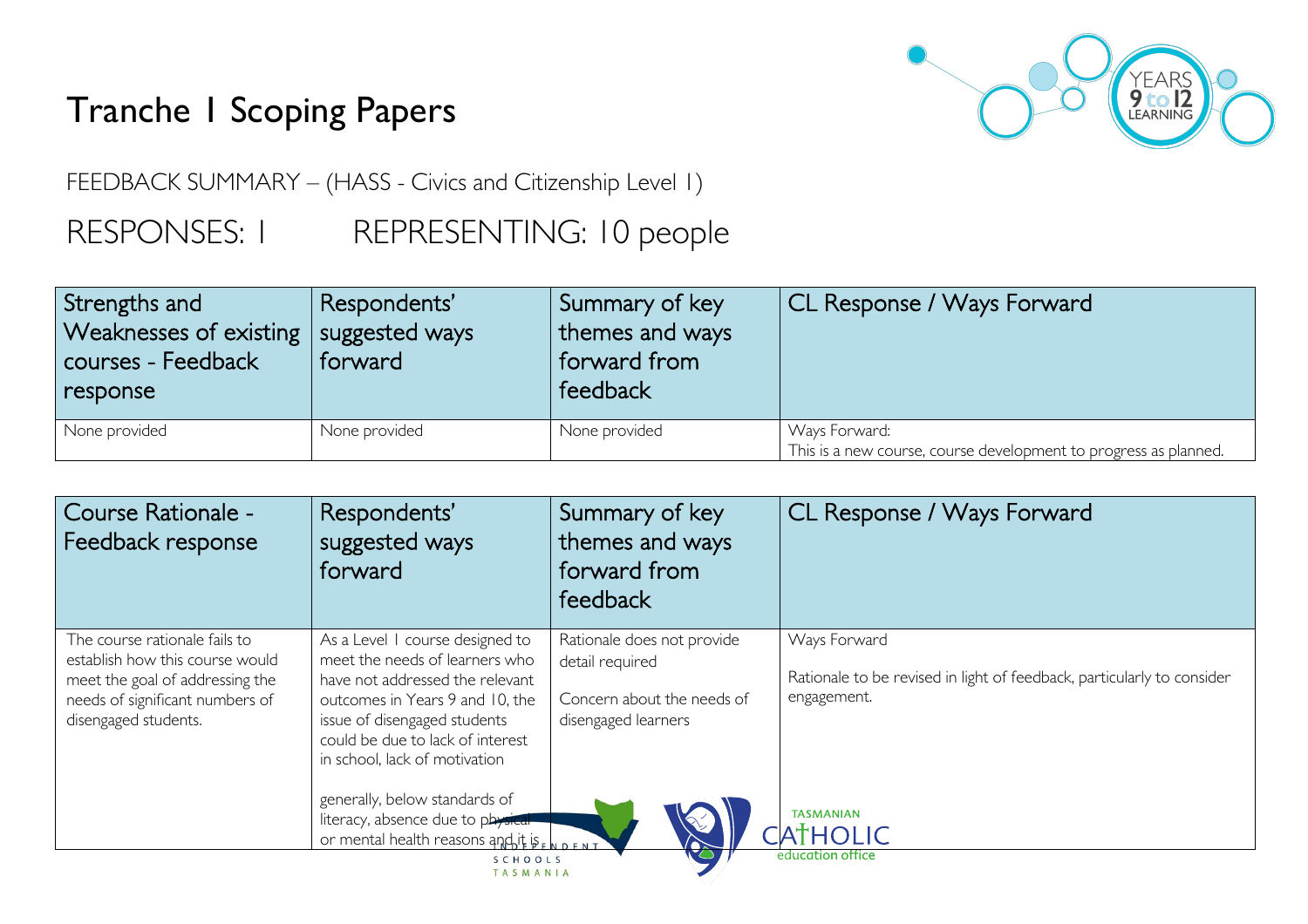| difficult to see how this course<br>could appeal to all of these<br>learners. At Level I, only those<br>students with lower levels of<br>literacy and achievement will be<br>challenged by this course, and<br>lack of an appropriate challenge<br>will not encourage and engage<br>students. If this course is<br>designed for students with |
|-----------------------------------------------------------------------------------------------------------------------------------------------------------------------------------------------------------------------------------------------------------------------------------------------------------------------------------------------|
| learning difficulties this could be                                                                                                                                                                                                                                                                                                           |
| successful, but the rationale does<br>not state this clearly.                                                                                                                                                                                                                                                                                 |

#### The course rationale is appropriate and clearly describes:

- the intended audience.
- why the chosen content is important for students and outlines the broad scope of learning to be expected
- the particular skills knowledge and understandings students will develop

| Strongly Agree | Agree | Neither agree nor disagree | Disagree | Strongly disagree |
|----------------|-------|----------------------------|----------|-------------------|
|                |       |                            |          |                   |

#### Ways Forward:

Seek further feedback during the next consultation opportunity to clarify rationale.

### In considering the focus areas identified in the Years 9 to 12 Curriculum Framework and this course rationale, do you believe the course is placed in the appropriate focus area?

| Strongly Agree | Agree | Neither agree nor disagree | Disagree | Strongly disagree |
|----------------|-------|----------------------------|----------|-------------------|
|                |       |                            |          |                   |

#### Ways Forward:

Continue course development as planned.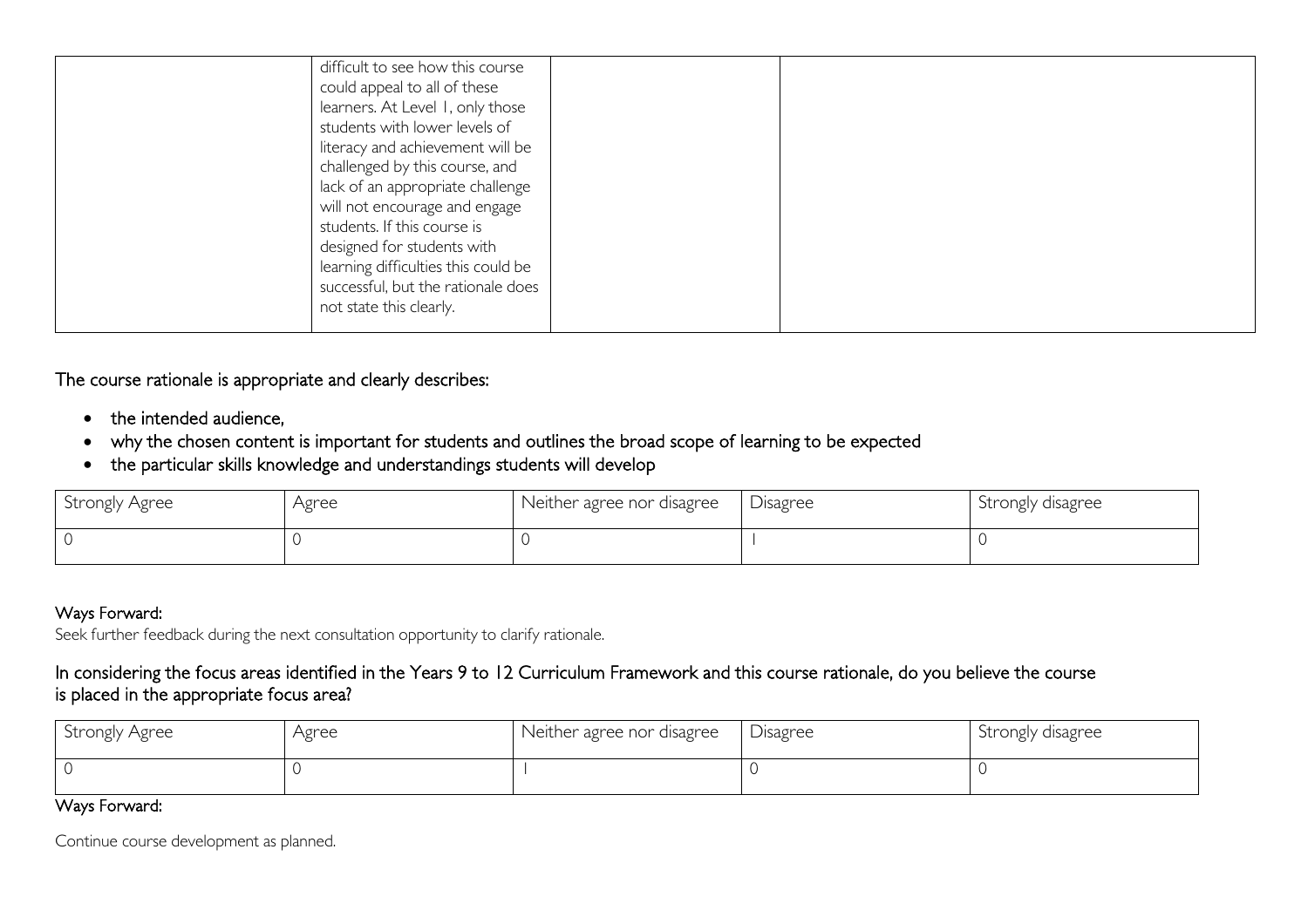| <b>General Capabilities -</b><br>Feedback response | Respondents' suggested<br>ways forward                                                                                                                                                                                                                                                                                                                                                                                                                                                                                                                                                                                                                                                                                                                                                                                                                                                                                                                                                                                                                                                              | Summary of key<br>themes and ways<br>forward from<br>feedback                                                                                                                                                                                                            | CL Response / Ways Forward                                                                                                                                                                                                                                                                           |
|----------------------------------------------------|-----------------------------------------------------------------------------------------------------------------------------------------------------------------------------------------------------------------------------------------------------------------------------------------------------------------------------------------------------------------------------------------------------------------------------------------------------------------------------------------------------------------------------------------------------------------------------------------------------------------------------------------------------------------------------------------------------------------------------------------------------------------------------------------------------------------------------------------------------------------------------------------------------------------------------------------------------------------------------------------------------------------------------------------------------------------------------------------------------|--------------------------------------------------------------------------------------------------------------------------------------------------------------------------------------------------------------------------------------------------------------------------|------------------------------------------------------------------------------------------------------------------------------------------------------------------------------------------------------------------------------------------------------------------------------------------------------|
| No                                                 | The case for including General<br>Capabilities in specific courses has<br>not been made for Years 11 and 12<br>subjects. It is also not clear if there<br>would be any implications of<br>including General Capabilities in new<br>course documents. Would this have<br>an impact on content? Would these<br>g General Capabilities need to be<br>assessed separately from other<br>aspects of the course? How would<br>this impact upon formal assessment<br>and certification?? Without a clear<br>rationale and understanding of<br>implications, it would be preferable<br>to omit any General Capabilities<br>from any new course. If general<br>capabilities must be included, these<br>should be trimmed down from six<br>as this is likely to create constraints<br>and requirements that would be<br>likely to dilute the types of content<br>and assessment tasks that are more<br>likely to promote engagement.<br>Literacy, Ethical Understanding and<br>Personal and Social Capability would<br>be a more relevant set of capabilities<br>that would align better with this<br>course. | Suggestion that General<br>Capabilities be omitted from the<br>course, but if this is not possible<br>then Literacy, Ethical<br>Understanding and Personal and<br>Social Capability would be the<br>most appropriate General<br>Capabilities for the proposed<br>course. | Ways Forward<br>• General Capabilities are a key part of the Years 9-12<br>Curriculum Framework<br>Further explore the inclusion of General Capabilities<br>within the course, particularly Literacy, Ethical<br>Understanding and Personal and Social Capability will<br>be included in the course. |